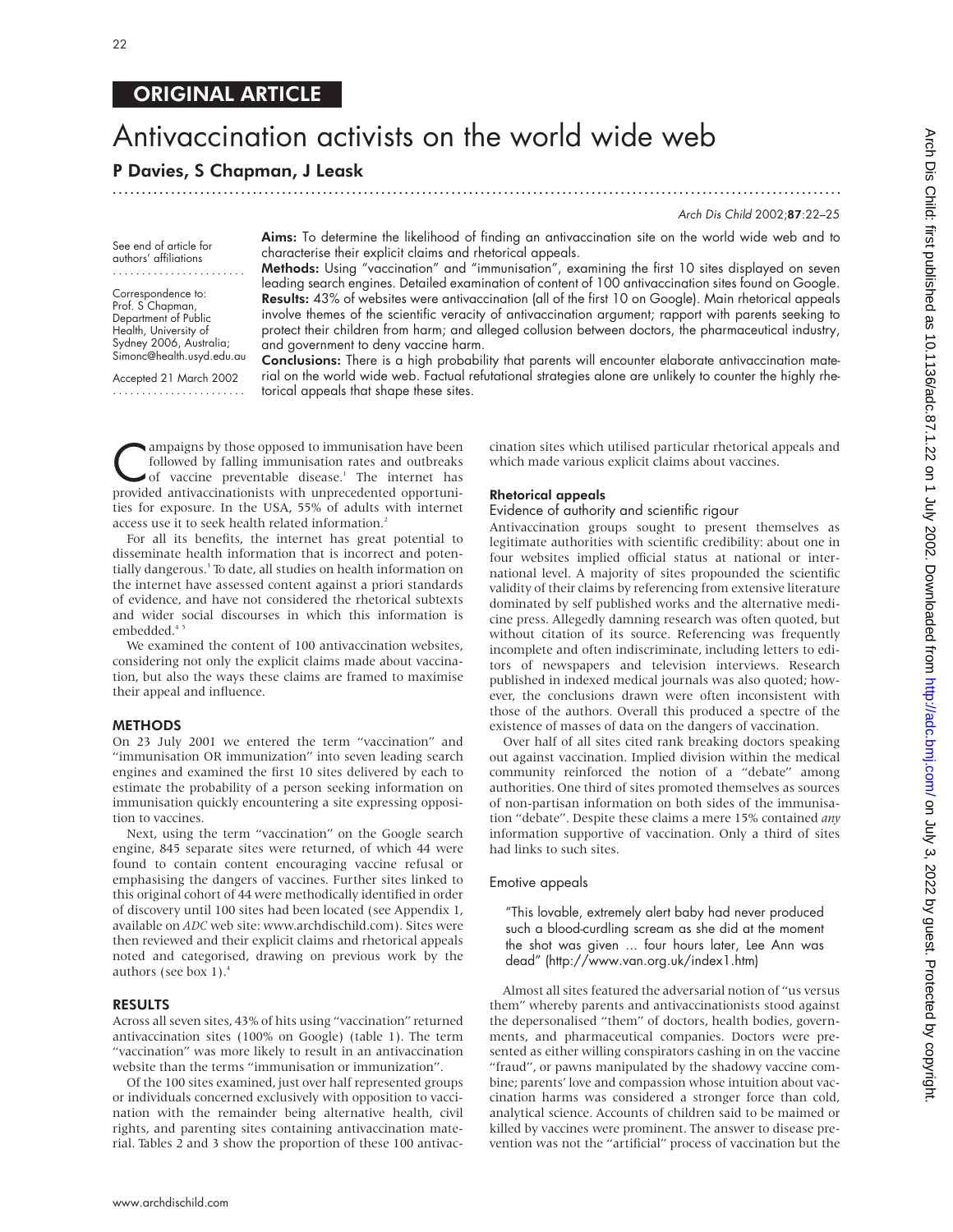#### Box 1 Rhetorical appeals and explicit claims

#### Rhetorical appeals

Authoritative and scientific

- Quasi official: organisations with names implying authority or official status
- "Scientific" references": referenced information from established medical journals, alternative health literature, published works by antivaccination "experts", etc
- Both sides: claim to present "both sides" of the vaccination debate for readers to appraise
- Actually present both sides: present arguments for and against vaccination
- Links to provaccination groups: links to government or health agencies promoting vaccination

#### Emotive appeals

- Personal testimony: contain personal accounts of illness said to be caused by vaccination or persecution caused by antivaccination beliefs
- Responsible parenting: the decision not to vaccinate is in the best interests of children, and parents who refuse are acting responsibly and lovingly in accordance with parental instincts
- Us versus them: antivaccinationists are caring and concerned friends and allies of parents, together pitted against the collusive interests of uncaring doctors and government
- Back to nature: "natural" methods of preventing disease are more desirable than the "artificial" practice of vaccination, and a natural lifestyle makes vaccination unnecessary

#### Conspiracy/search for truth

- Cover up: information about vaccination is being wilfully distorted, suppressed, or otherwise withheld from the public
- Excavation of the facts: sites present allegedly reliable but hitherto neglected or hidden information that counters accepted wisdom about the benefits, safety, and efficacy of vaccines
- Free and informed choice: an informed decision about vaccination can only be made by parents in the absence

of coercion by medical authorities, and only after becoming familiar with the facts as presented by antivaccinationists

- Foolish doctors: medical orthodoxy is ill informed and outdated against the enlightened and compassionate antivaccinationists. Doctors are ignorant, have a vested interest in clinging to outdated myths about vaccination, and are too insecure to acknowledge the truth
- Rebel doctors: thoughtful and enlightened medical doctors have broken with medical orthodoxy and now question vaccination
- Unholy alliance for profit: promotion of vaccines is motivated by collusion for monetary gain between doctors, pharmaceutical companies, researchers, and public health bureaucrats towards totalitarianism—regulation of the administration of vaccines is a threat to civil liberties and is an excessive exertion of government control

#### Explicit claims

- Trivial diseases: the diseases childhood vaccinations are said to guard against are a normal part of growing up and are necessary developmental milestones. Vaccines interfere with this natural process and cause adverse health outcomes
- Poisons: vaccines are toxic and poisonous and made from undesirable, bizarre products
- Harmful: vaccines cause various diseases
- Vaccines erode the immune system
- Idiopathic ills: vaccines cause diseases or behavioural problems erroneously said to be of unknown or uncertain origin
- Vaccines are ineffective
- Alternative health treatments (particularly homeopathy and naturopathy) are superior alternatives to vaccination
- Natural lifestyle ensures natural immunity. Those who get sick from these diseases have "unnatural" lifestyles
- · Disease declines predated vaccination: infectious diseases have declined for reasons other than vaccination

|                      | Search term                                                 |     |                                                             |               |  |  |
|----------------------|-------------------------------------------------------------|-----|-------------------------------------------------------------|---------------|--|--|
|                      | "vaccination"                                               |     | "immunisation OR immunization"                              |               |  |  |
| Search engine        | Antivaccination in first 10 sites<br>displayed (rank order) | %   | Antivaccination in first 10 sites<br>displayed (rank order) | $\frac{0}{0}$ |  |  |
| Google               | 1,2,3,4,5,6,7,8,9,10                                        | 100 |                                                             | $\Omega$      |  |  |
| Netscape             | 2,6                                                         | 20  |                                                             | 10            |  |  |
| Altavista            | 3                                                           | 10  | 1,5                                                         | 20            |  |  |
| $GoTo*$              | 2,3,5,6,8                                                   | 50  |                                                             | 10            |  |  |
| HotBot               | 1,3,4,7                                                     | 40  |                                                             | $\Omega$      |  |  |
| Lycos                | 3,4,5,7,10                                                  | 50  |                                                             |               |  |  |
| Yahoo                | 8,9,10                                                      | 30  | $\Omega$                                                    | $\Omega$      |  |  |
| All 7 search engines |                                                             | 43  |                                                             | 6             |  |  |

pursuit of natural lifestyle. Many sites asserted that infectious disease was a consequence of lifestyle, not microorganisms.

#### Evidence of conspiracy, search for truth

"[is immunisation] really designed for prevention or cure or is it planned for increasing diseases and dependency on treatments and medicines?" (http://home.iae.nl/ users/lightnet/health/vaccination.htm)

Nearly all sites referred to the antivaccination struggle as a search for truth against a background of cover up and denial. Antivaccinationists portrayed themselves as crusaders excavating hidden truths. The vaccination hoax was a vehicle for the generation of limitless profit and which would produce epidemics of chronic illness, requiring billions of dollars worth of drugs and medical care. To many groups, compulsory vaccination represented the beginning of the slippery slope towards totalitarianism.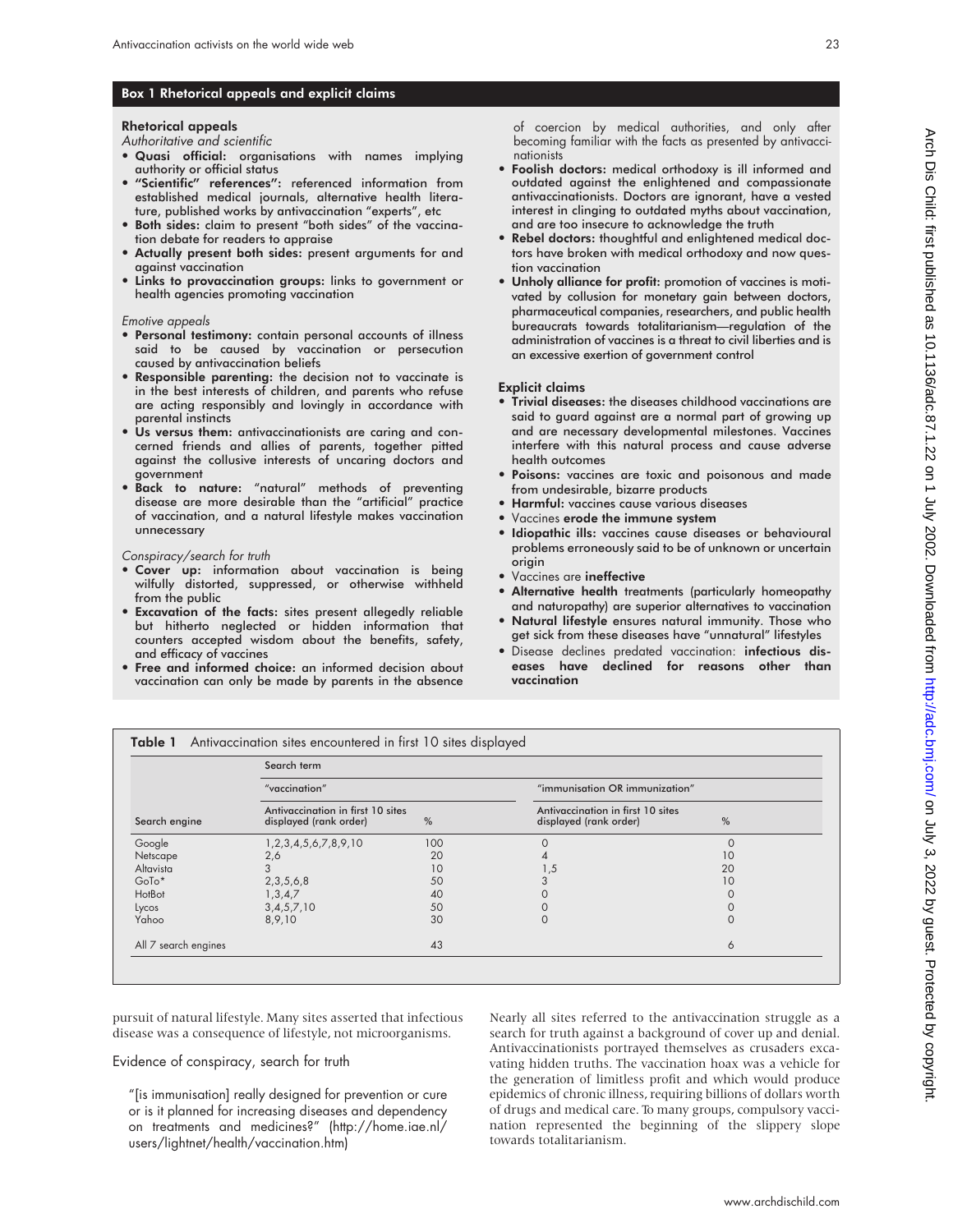| 24 |  |  | Davies, Chapman, Leask |  |  |
|----|--|--|------------------------|--|--|
|----|--|--|------------------------|--|--|

| many such sites masquerading as official scientific sites, some |
|-----------------------------------------------------------------|
| web users may not question the veracity of such material.       |

Other researchers have criticised antivaccination websites for factual inaccuracies,<sup>6</sup> and have examined some of the characteristics of antivaccination sites.7

The antivaccination message on the internet is far more unbridled than in other media.<sup>4</sup> For this reason the internet represents a greater potential for the public to make uninformed decisions about vaccination.

Refutations based solely on "the facts" fail to address the core appeals that attract people to antivaccination sentiment in the first place.<sup>8</sup> Any response to antivaccination rhetoric must also acknowledge the wider social discourses from which those arguments generate their appeal.<sup>4</sup>

Much of the appeal of antivaccination argument lies in the genuine pain of those touched by the tragedy of childhood death or illness. Where medicine is impotent to provide a culprit for many idiopathic disorders, antivaccinationists can fill the void, providing answers and solidarity for parents who feel abandoned by medical authorities. A questioning of authority and scepticism regarding the motivations of doctors and governments pervades antivaccination literature.

Along with alternative health and natural parenting, antivaccination sites represent a return to an idealised, natural existence. Accordingly the antivaccination message has infiltrated these movements.

Concerns about immunisation reveal an individualistic ideology that reveres personal rights and freedoms. In a generation which has rarely seen these diseases first hand the risk of adverse reaction seems more immediate than the bigger picture of disease prevention.

#### Response to the problem

To defuse conspiratorial claims the public should be made aware of efforts to address the issue of vaccine safety through more active surveillance of adverse events and studies investigating hypothesised links between vaccination and serious chronic diseases.<sup>9</sup>

Since antivaccination websites share many of the characteristics we have described, the themes identified in this article might act as a tool for parents to discern whether the source is trustworthy. The checklist might include:

- Highly emotive content
- Conspiratorial claims
- Privately published material, newspapers articles, etc given as sources of information
- Claims to have privileged information unknown to medical authorities.

Where refuting antivaccination arguments on the basis of fact alone is insufficient, it may be possible to use similarly emotive tactics to promote immunisation. Emphasis could be given to images and stories of children harmed by vaccine preventable illnesses (see, for example, http://www. immunize.org/stories/unprot.htm).



Appendix 1 (list of identified websites) can be viewed on the ADC website (www.archdischild.com)

#### ..................... Authors' affiliations

P Davies, S Chapman, Department of Public Health and Community Medicine, University of Sydney A27, NSW 2006, Australia J Leask, Natinal Centre for Immunisation Research and Surveillance

#### **REFERENCES**

1 Gangarosa EJ, Galazka A, Wolfe C, et al. Impact of anti-vaccine movements on pertussis control: the untold story. Lancet 1998;351:356–61.

| <b>Rhetorical appeal</b>                       |    |
|------------------------------------------------|----|
| Evidence of authority and scientific rigour    |    |
| Quasi official                                 | 27 |
| "Scientific" references                        | 75 |
| Claim to present both sides                    | 33 |
| Actually present both sides                    | 15 |
| Links to proimmunisation groups                | 31 |
| Emotive appeals                                |    |
| Us and them                                    | 99 |
| Responsible parenting                          | 67 |
| Horror stories                                 | 39 |
| <b>Back to nature</b>                          | 41 |
| Evidence of conspiracy, search for truth       |    |
| Cover up                                       | 88 |
| Excavation of the facts                        | 98 |
| Free and informed choice                       | 86 |
| Support of rebel doctors                       | 56 |
| Foolish doctors                                | 87 |
| Unholy alliance for profit                     | 62 |
| Towards totalitarianism                        | 79 |
| <b>Explicit claims</b>                         |    |
| Diseases are trivial                           | 38 |
| Poisons                                        | 79 |
| Vaccines harmful                               | 99 |
| Vaccines ineffective                           | 83 |
| Vaccines kill                                  | 63 |
| Erode immune system                            | 54 |
| Natural lifestyle gives immunity               | 39 |
| Alternative health superior                    | 45 |
| Infectious diseases declined for other reasons | 57 |
| Diseases caused                                |    |
| Idiopathic ills (various)                      | 93 |
| Sudden infant death syndrome                   | 63 |
| Autism                                         | 56 |
| Brain damage                                   | 71 |
| <b>AIDS</b>                                    | 39 |
| Cancer                                         | 58 |
| <b>Diabetes</b>                                | 40 |
| Multiple sclerosis                             | 34 |

Table 2 Rhetorical appeals and explicit claims

% sites

#### Explicit claims

"Recent epidemiological studies show homeopathic remedies as equalling or surpassing standard vaccinations in preventing disease" (http://www.unc.edu/∼aphillip/ www/chf/myths/dvm28.htm)

Vaccination was said to have been shown to be completely ineffective in preventing infectious diseases. Decreases in infectious disease were solely a result of social changes such as better sanitation. Vaccines were demonised as pollutants, alleged to cause numerous idiopathic disorders, usually of children, such as sudden infant death syndrome or autism, and other feared diseases including cancer and AIDS. Vaccines were also responsible for the rise in social "disorders", such as falling literacy and violent behaviour.

Being unnatural, vaccinations deranged the function of the immune system. The natural immunity provided by infection was considered superior. Many sites urged parents to intentionally expose their children to infectious diseases alleging health benefits.

Many sites proposed that complementary health offered options for disease prevention superior to that of vaccination.

#### **DISCUSSION**

Anyone searching for vaccination information on the internet will rapidly encounter florid antivaccination material. With